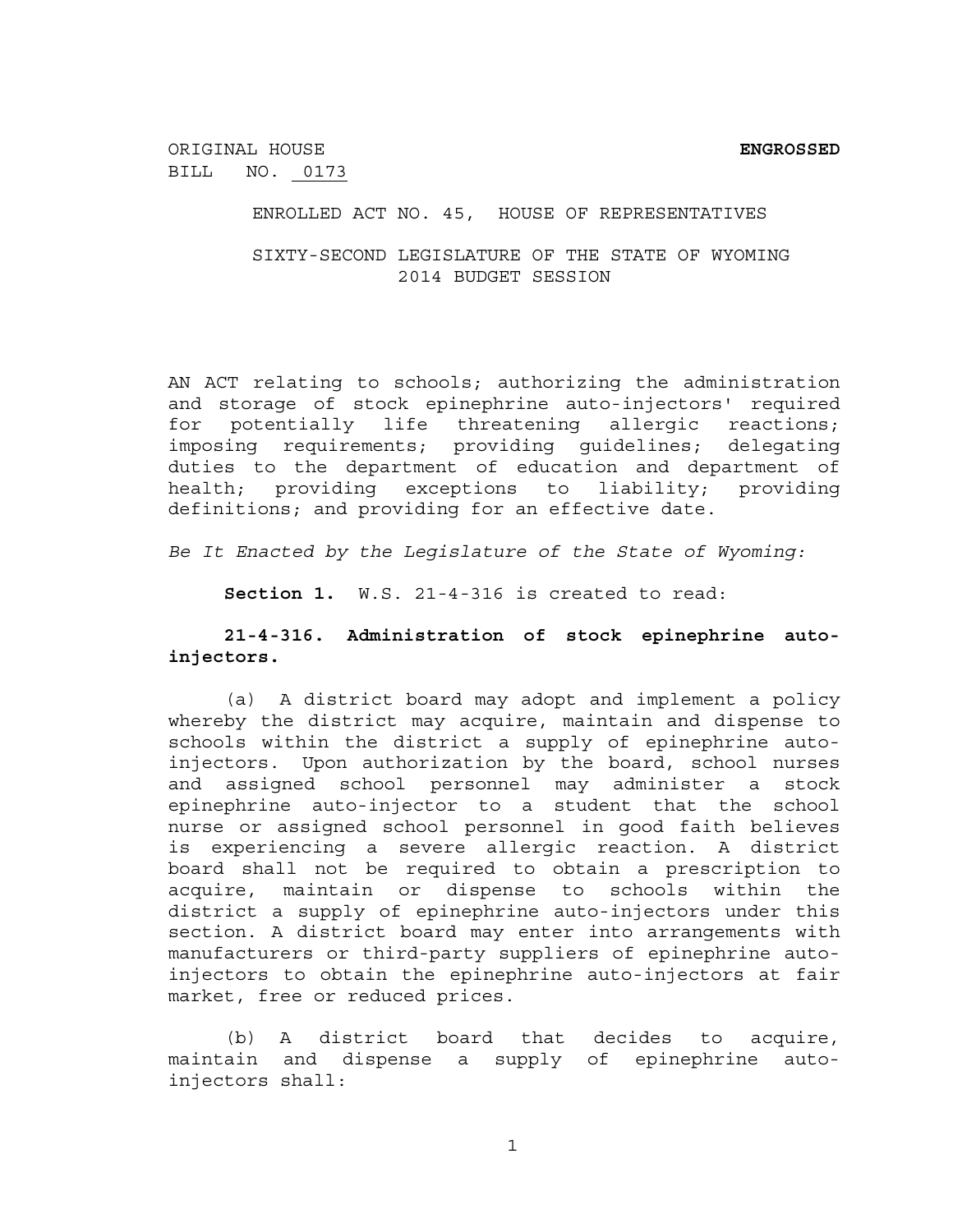ENROLLED ACT NO. 45, HOUSE OF REPRESENTATIVES

SIXTY-SECOND LEGISLATURE OF THE STATE OF WYOMING 2014 BUDGET SESSION

(i) Implement a plan based on the guidelines developed pursuant to this section for the management of students with life threatening allergies enrolled in the schools within the district;

(ii) Make the plan available on the school district's website or the website of each school within the district, or if such websites do not exist, make the plan publicly available through other practicable means as determined by the board.

(c) Not later than December 31, 2014, the department of education, in consultation with the department of health, shall develop and make available to all schools guidelines for the management of students with life threatening allergies. The guidelines shall include, but not be limited to:

(i) Identification of life threatening allergies or severe allergic reactions qualifying for administration of epinephrine auto-injectors under this act;

(ii) Identification of appropriate and acceptable epinephrine auto-injectors;

(iii) Education and training for school personnel on the management of students with life threatening allergies, including training related to the administration of epinephrine auto-injectors;

(iv) Procedures for responding to life threatening allergies;

(v) A process for the development of individualized health care and allergy action plans for every student with a life threatening allergy;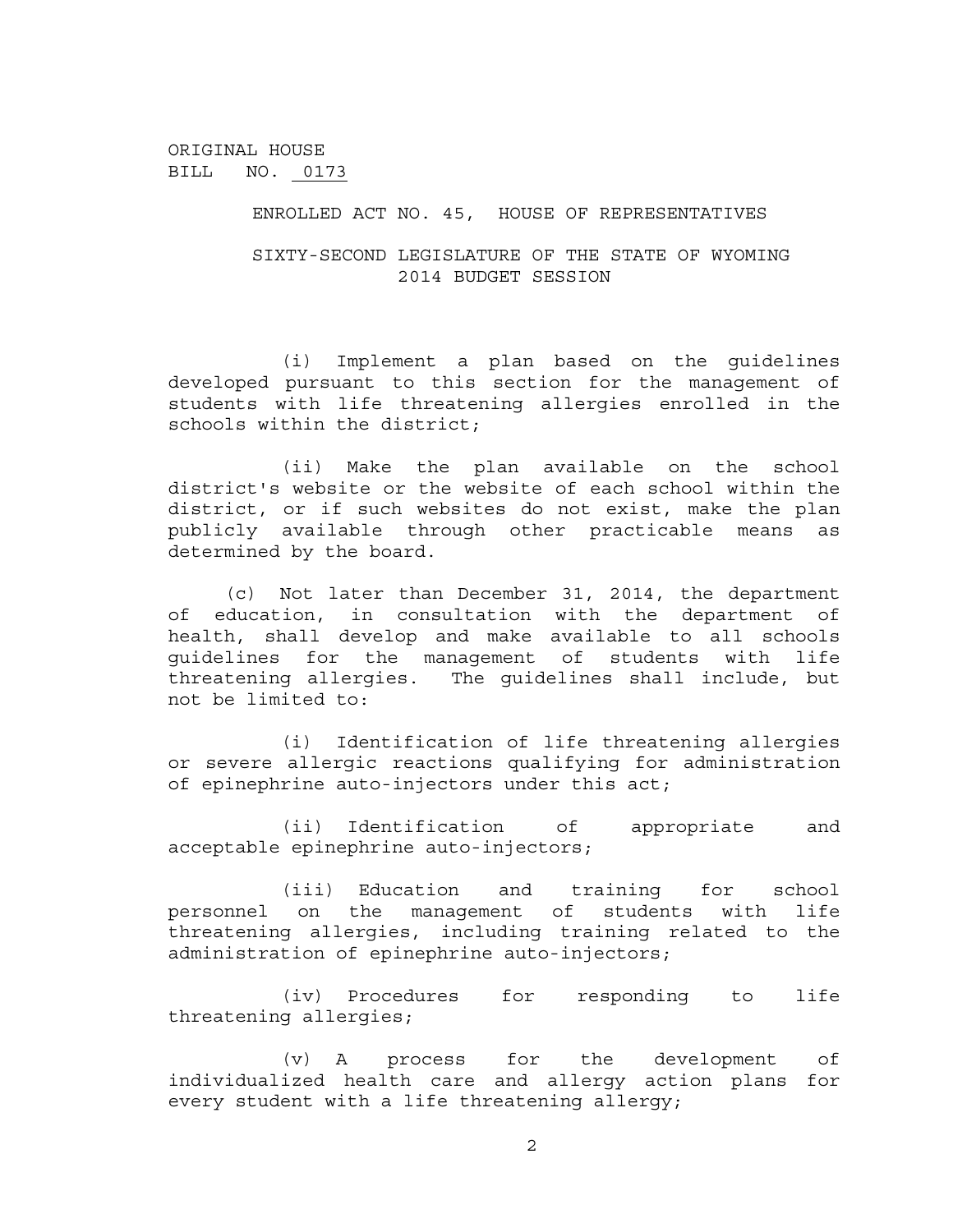## ENROLLED ACT NO. 45, HOUSE OF REPRESENTATIVES

SIXTY-SECOND LEGISLATURE OF THE STATE OF WYOMING 2014 BUDGET SESSION

(vi) Protocols to prevent exposure to allergens;

(vii) Requirements for each school to keep a record of each incident that involves a life threatening allergy or the administration of stock epinephrine autoinjectors;

(viii) Requirements for schools that have adopted a policy allowing for the administration of stock epinephrine auto-injectors pursuant to this section to maintain a list of employees in the school or school district who have been trained and assigned to administer stock epinephrine auto-injectors;

(ix) Requirements for school nurses and assigned school personnel to confirm completion of a training program approved by the department of education, in consultation with the department of health.

(d) A school that possesses and makes available stock epinephrine auto-injectors and those persons specified in this subsection shall not be liable for damages for any injuries that result from the administration of, selfadministration of, or failure to administer epinephrine auto-injectors that may constitute ordinary negligence. This immunity applies regardless of whether authorization was provided by the student's parent or guardian or by the student's health care provider. This immunity does not apply to acts or omissions constituting gross, willful or wanton negligence. The administration of stock epinephrine auto-injectors in accordance with this section is not the practice of medicine. The immunity from liability provided under this section is in addition to and not in lieu of that provided under W.S. 1-1-120. The immunity provided in this subsection extends to: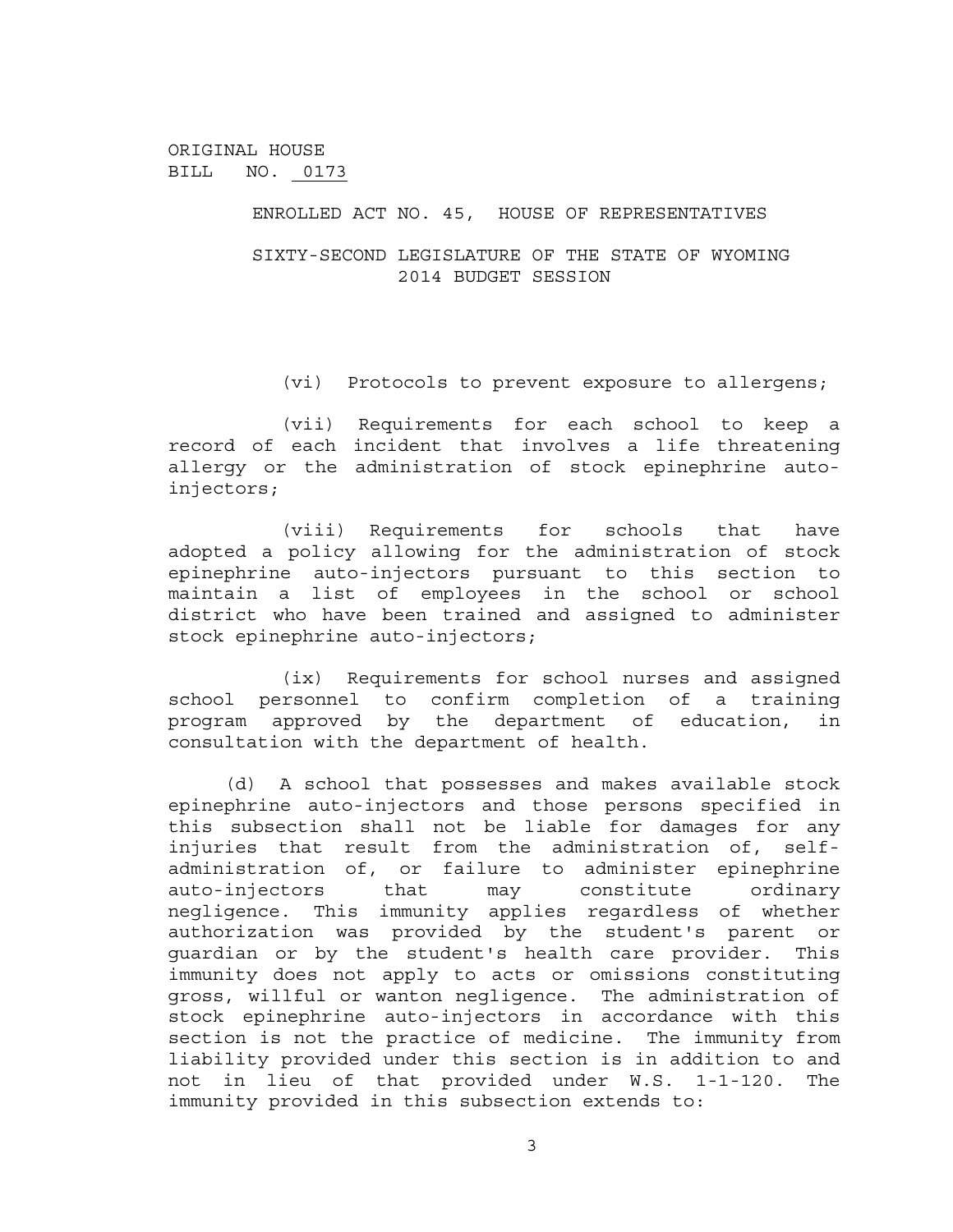ENROLLED ACT NO. 45, HOUSE OF REPRESENTATIVES

SIXTY-SECOND LEGISLATURE OF THE STATE OF WYOMING 2014 BUDGET SESSION

(i) A district board, school nurses, employees, agents and volunteers of the district;

(ii) An authorized health care provider who prescribes stock epinephrine auto-injectors; and

(iii) An individual or entity that conducts the training described in this section.

(e) As used in this section:

(i) "Administer" or "administration" means the direct application of a stock epinephrine auto-injector;

(ii) "Assigned school personnel" means an employee, agent or volunteer of a school designated by the administrator of the school who has completed the training required under this section to provide or administer stock epinephrine auto-injectors;

(iii) "Authorized health care provider" means an individual authorized by law to prescribe and administer prescription drugs in the course of professional practice;

 (iv) "Provide" means the supply of one (1) or more stock epinephrine auto-injectors;

(v) "Stock epinephrine" means injectable medications used for the treatment of severe, lifethreatening allergies that schools or districts buy and keep on-site for emergency use.

(f) Nothing in this section shall be held to apply to or affect W.S. 21-4-310.

4